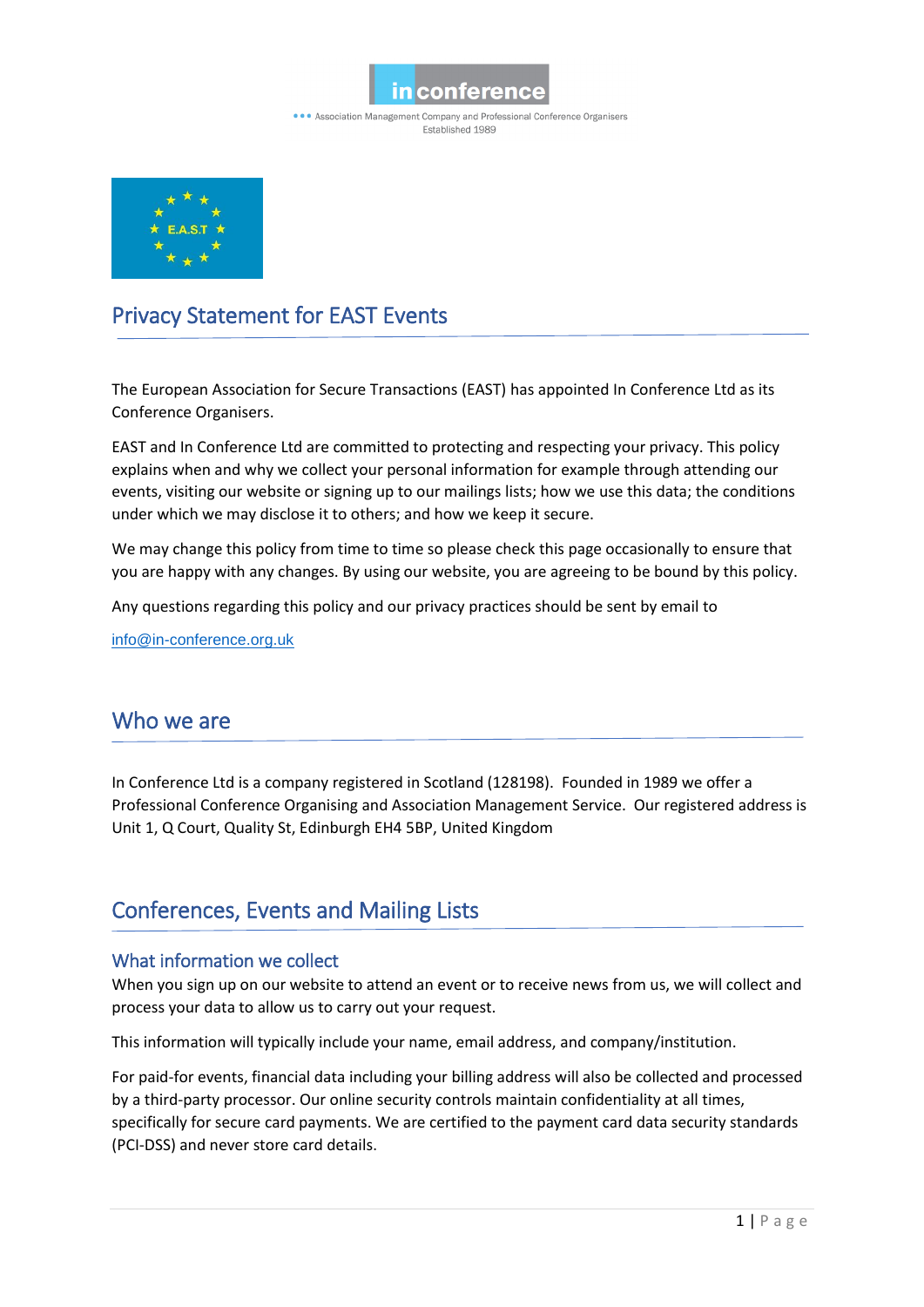

• • Association Management Company and Professional Conference Organisers **Fstablished 1989** 

For conferences/events, we may also ask for any special dietary and disability requirements which we will pass onto the venue/accommodation provider in order to help us make your attendance at the event as comfortable as possible. Providing this information will always be optional.

We may also retain copies of documents you provide to us as proof of your identity (including passport details) for example when you are claiming a financial bursary award. Along with your bank details we may also keep copies of travel and accommodation receipts if claiming expenses.

## Why we collect and process this information and how we will use it

When you sign up to attend a conference/event, we will use your information to process this request. This may include:

- Contacting you before the event with important information, and in some cases immediately afterwards to share any presentations or reports associated with the conference/event.
- Making a name badge for you, which will contain your full name, organisation and country
- Producing a delegate list with your full name, company and country to be handed out to all attendees of the event including exhibitors/sponsors either as a printed document, electronically as a pdf file or loaded onto the conference/event mobile app. You will always have the option to ask for your name to be withdrawn from this list.

When you sign up to receive news from us, either via the mailing list form or when you sign up to attend a conference/event and give us permission to contact you in future, we will use your data to send you regular emails about upcoming events or research which we think you might be interested in.

We will not share your personal data with any other third-party, unless we have expressly asked permission from you to do so (for example, if we are running a joint conference/event with another organisation, we may ask for your permission to share your details with them).

## Lawful basis for processing this information

The lawful basis for processing this information is Legitimate Interests (Article  $6(1)(f)$ ).

For anyone who has signed up to attend a conference/event, we have a legitimate interest in processing their data in order to facilitate the running of the event. You have a legitimate interest in us processing the data in this way, as it allows you to attend the event.

We have a legitimate interest in informing members of the public who have expressed an interest in our work (either by directly signing up on our website, or by attending an event and opting in to hearing more about similar events or research) about these topics.

## How long we keep your information

We will only hold your personal information on our systems for as long as is necessary to carry out the above uses. For example: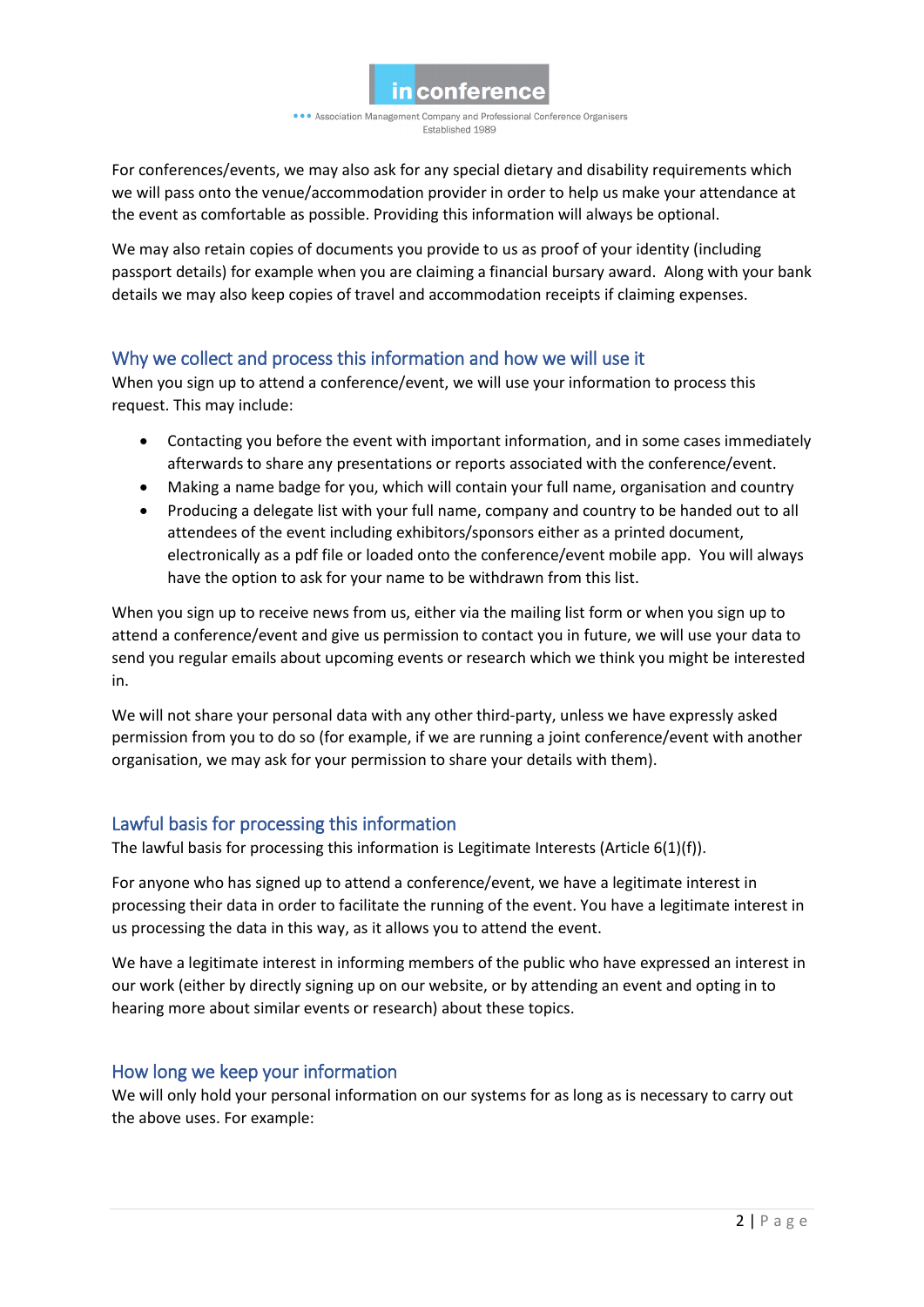

• • Association Management Company and Professional Conference Organisers **Fstablished 1989** 

- If you sign up to an event, we will store your data for up to 18-months after the event. After this period, we will anonymise all data on attendees and keep only attendance numbers and a broad breakdown by sector.
- If you sign up to our mailing list, we will store your data either until you unsubscribe (there will always be an option to opt-out on every email we send) or you have not opened an email from us in the past year.

## **Website**

## What information we may collect

We collect data about traffic to our website using Google Analytics. The data available to us is aggregated and anonymised, so that we cannot access personal information, such as IP addresses, and cannot identify how any individual has used the website.

We may collect information about your computer, including your operating system and browser type, for system administration and in order to create reports. This is statistical data about our users' browsing actions and patterns and does not identify any individual.

The only cookies in use on our site are for Google Analytics. Google Analytics is a web analytics tool that helps website owners understand how visitors engage with their website. Google Analytics customers can view a variety of reports about how visitors interact with their website so that they can improve it.

Like many services, Google Analytics uses first-party cookies to track visitor interactions as in our case, where they are used to collect information about how visitors use our site. We then use the information to compile reports and to help us improve our site.

Cookies contain information that is transferred to your computer's hard drive. These cookies are used to store information, such as the time that the current visit occurred, whether the visitor has been to the site before and what site referred the visitor to the web page.

#### How we will use your information

The information we collect from our Analytics is used to inform how we structure the website and how content is arranged there.

#### How long we keep your information

Aggregate data is not deleted from our system, so that we can track use of the website over time.

#### Where and how we store your information

We take the security of your data seriously. We have internal policies and controls in place to ensure that your data is not lost, accidentally destroyed, misused or disclosed, and is not accessed except by our employees in the proper performance of their duties.